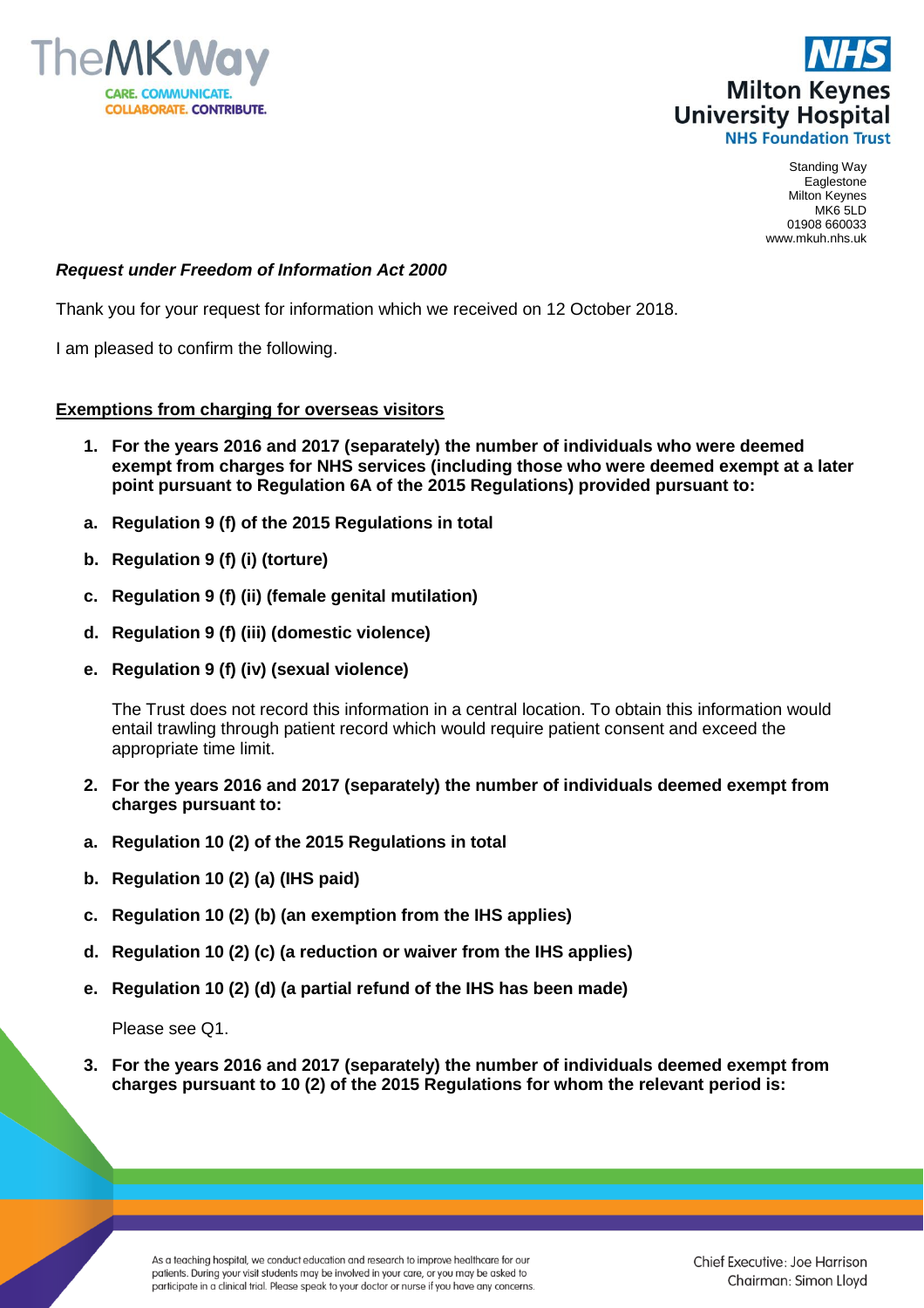- **a. As defined under Regulation 10 (1) (a) (the period of leave granted)**
- **b. As defined under Regulation 10 (1) (b) (extension of leave provisions)**

Please see Q1.

- **4. For the years 2016 and 2017 (separately) the number of individuals deemed exempt (including those who were deemed exempt at a later point pursuant to Regulation 6 of the 2015 Regulations) from charges pursuant to:**
- **a. Regulation 15 of the 2015 Regulations in total**
- **b. Regulation 15 (a) and (aa) (those granted asylum and humanitarian protection and their dependents)**
- **c. Regulation 15 (b) and (ba) (those who have applied for asylum or humanitarian protection and their dependents)**
- **d. Regulation 15 (c) (those supported under s.95 Immigration and Asylum Act 1999)**
- **e. Regulation 15 (d) (i) (those supported under s.4 (2) Immigration and Asylum Act 1999)**
- **f. Regulation 15 (d) (iii) (those supported under Part 1 of the Care Act)**
- **g. Regulation 15 (e) (a child looked after by the local authority)**

Please see Q1.

**5. For the years 2016 and 2017 (separately) the number of individuals deemed exempt from charges pursuant to Regulation 16 (1) of the 2015 Regulations in total (please include those who were deemed exempt at a later point pursuant to Regulation 6).** 

Please see Q1.

## **NHS Debts for charges for overseas visitors**

**6. For the years 2016 and 2017 (separately) the number of invoices for NHS debts for overseas visitors' charges which have been written off for accounting purposes.**

2016 – £88,398. 35 42 invoices

2017 - £14,898.50 8 invoices

**7. For the years 2016 and 2017 (separately) what was the total sum of the debt for overseas visitors' charges that was written off for accounting purposes for each year within the Trust (at the rate charged to the Trust, that is, 75%)?**

All debts raised to overseas patients are raised at Tariff +50%, therefore this is included in the amounts written off and credited back to CCG if they have underwritten that cost.

**8. Of the debts written off for accounting purposes at question 6 above, what was the average debt?**